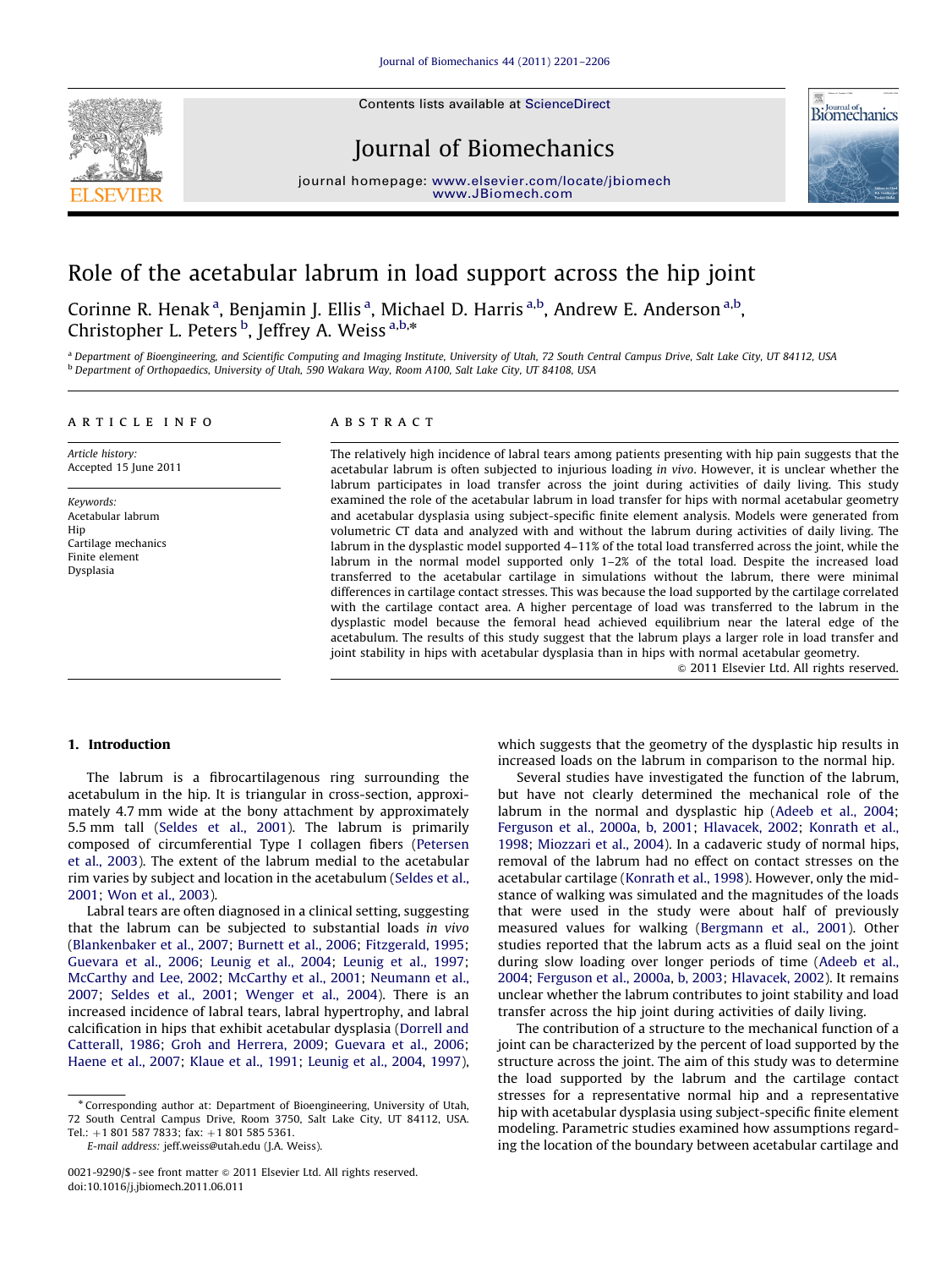labrum and the assumed constitutive model for the labrum affected model predictions.

#### 2. Methods

Two human subjects were selected from a series of 6 patients with traditional acetabular dysplasia and 18 normal volunteers that were recruited as part of a separate study. All subjects gave informed consent and were included following IRB approval. Patients with symptomatic acetabular dysplasia were screened with anteroposterior (A-P) radiographs. Those with lateral center-edge angles less than  $20^{\circ}$  were identified as having traditional acetabular dysplasia. Normal volunteers had no history of hip pathology or pain.

A subject with representative acetabular geometry was selected from each population. The patient (female, 35 years old, 66 kg) had a  $17^{\circ}$  center-edge angle and  $19^{\circ}$  acetabular index, which approximately matched the median values for the patient population. The shallow acetabulum and lateral under-coverage seen in dysplastic patients are characterized by center-edge angles below  $25^{\circ}$  and acetabular indices above  $10^{\circ}$  [\(Clohisy et al., 2008\)](#page-5-0). Similarly, a normal subject (male, 30 years old, 87 kg) was selected that approximately matched in the median center-edge angle and acetabular index of the population of normal volunteers (32 $^{\circ}$  center-edge angle, 9 $^{\circ}$  acetabular index).

Volumetric image data were acquired using CT arthrography (Fig. 1). Approximately 20 ml of a 2:1 mixture of 1% lidocaine hydrochloride to Iohexol (Omnipaque 350, GE Healthcare, Princeton, NJ) was injected into the joint space. CT images were acquired with a field of view encompassing the entire pelvis and both femurs (342 mm for the dysplastic patient, and 331 mm for the normal volunteer),  $512 \times 512$  acquisition matrix, and 1 mm slice thickness. Subjects were imaged under traction to increase the joint space and thus improve contrast between the acetabular and femoral cartilage ([Anderson et al., 2008b](#page-4-0)).

Segmentation of volumetric CT data was performed with a combination of thresholding and manual techniques, using the Amira software (Visage Imaging, Inc., San Diego, CA). Because the resolution of the segmentation mask was tied to a voxel size, images were resampled to a higher resolution prior to the segmentation  $(1536 \times 1536$  matrix,  $0.23 \times 0.23 \times 0.33$  mm<sup>3</sup> effective voxel size in the dysplastic patient and  $0.22 \times 0.22 \times 0.33$  mm<sup>3</sup> effective voxel size in the normal subject). The boundary between the cartilage and labrum was not visible in CT image data, so the initial boundary was defined where the concave acetabulum transitioned into the convex acetabular rim (Fig. 2). A previous investigation demonstrated that the extent of the labrum on the medial side of the acetabular rim is variable [\(Won et al., 2003](#page-5-0)). Therefore, a second boundary was placed approximately 2 mm medial to the baseline boundary to assess the effects of the labrum extending medial to the acetabular rim (Fig. 2).

Element formulations and mesh densities for bones and cartilage were based on our previous study [\(Anderson et al., 2008a](#page-4-0); Fig. 3). Cortical bone was represented with shell elements ([Hughes and Liu, 1981\)](#page-5-0), with a position-



Fig. 1. Coronal CT slice of the dysplasia patient. Structures of interest are highlighted.



Fig. 2. Boundaries between the cartilage and labrum were used in the model of the normal hip. The solid black line indicates the baseline boundary, while the dotted black line indicates the medial boundary, as described in the text: A—superior view, and B—cross-sectional view through the superior portion of the acetabulum. The convex acetabular rim is outlined in cyan, and the concave acetabulum is outlined in green. '' (For interpretation of the references to colour in this figure legend, the reader is referred to the web version of this article.)''.



Fig. 3. Discretized hemipelvis (white), acetabular cartilage (yellow), and labrum (red) in the normal model; A—oblique view of shell and hexahedral meshes, and B-medial view of shell and hexahedral meshes. " (For interpretation of the references to colour in this figure legend, the reader is referred to the web version of this article.)''.

dependent thickness [\(Anderson et al., 2005](#page-4-0)). Cartilage and labrum were represented with hexahedral elements [\(Puso, 2000](#page-5-0); [Simo and Taylor, 1991](#page-5-0)). Hexahedral meshes for the cartilage and labrum were generated from the segmented surfaces using TrueGrid (XYZ Scientific, Livermore, CA). All meshes were generated directly from the segmented surfaces, with no assumptions regarding the geometry of the articular surfaces. A mesh convergence study was performed for the labrum.

Constitutive models for bone and cartilage were identical to those in our previous study ([Anderson et al., 2008a](#page-4-0)). Cortical bone was represented as isotropic linear elastic ( $E=17$  GPa,  $v=0.29$ ; [Dalstra and Huiskes, 1995\)](#page-5-0). Cartilage was represented as neo-Hookean hyperelastic  $(G=13.6 \text{ MPa}, K=1359 \text{ MPa}; \text{ Park}$  $(G=13.6 \text{ MPa}, K=1359 \text{ MPa}; \text{ Park}$  $(G=13.6 \text{ MPa}, K=1359 \text{ MPa}; \text{ Park}$ [et al., 2004](#page-5-0)). The labrum was represented as transversely isotropic hyperelastic [\(Quapp and Weiss, 1998\)](#page-5-0). The matrix strain energy was chosen to yield the neo-Hookean constitutive model with shear modulus  $C_1$ . The equations describing the material behavior of the fibers included material coefficients that scaled the exponential stress  $(C_3)$ , specified the rate of collagen uncrimping  $(C_4)$ , specified the modulus of straightened collagen fibers  $(C_5)$ , and specified the stretch at, which the collagen was straightened  $(\lambda^*)$ .

Labrum material coefficients were determined by fitting the constitutive equation to an experimentally-derived expression for uniaxial stress–strain behavior along the fiber direction  $(C_1 = 1.4 \text{ MPa}, C_3 = 0.05 \text{ MPa}, C_4 = 36,$  $C_5$ =66 MPa,  $\lambda^*$ =1.103) [\(Ferguson et al., 2001\)](#page-5-0). Material incompressibility was assumed when determining the material coefficients, because the labrum is less permeable than the cartilage [\(Athanasiou et al., 1995](#page-4-0); [Ferguson et al., 2001](#page-5-0); [Mow et al., 1980](#page-5-0)) and cartilage has been demonstrated to behave as an incompressible elastic material over the loading frequencies in activities of daily living [\(Ateshian et al., 2007\)](#page-4-0). To yield nearly incompressible material behavior, the bulk modulus was specified to be 3 orders of magnitude greater than  $C_1$ . The primary fiber direction was oriented circumferentially [\(Petersen et al., 2003\)](#page-5-0).

Boundary conditions were chosen to simulate heel strike during walking (WHS, 233% body weight), mid-stance during walking (WMS, 203% body weight), heel strike while ascending stairs (AHS, 252% body weight), and heel strike while descending stairs (DHS, 261% body weight). Neutral pelvic and femoral orientation was established using anatomical landmarks [\(Bergmann et al., 2001\)](#page-5-0). The orientation of the applied load and the femur relative to the pelvis were based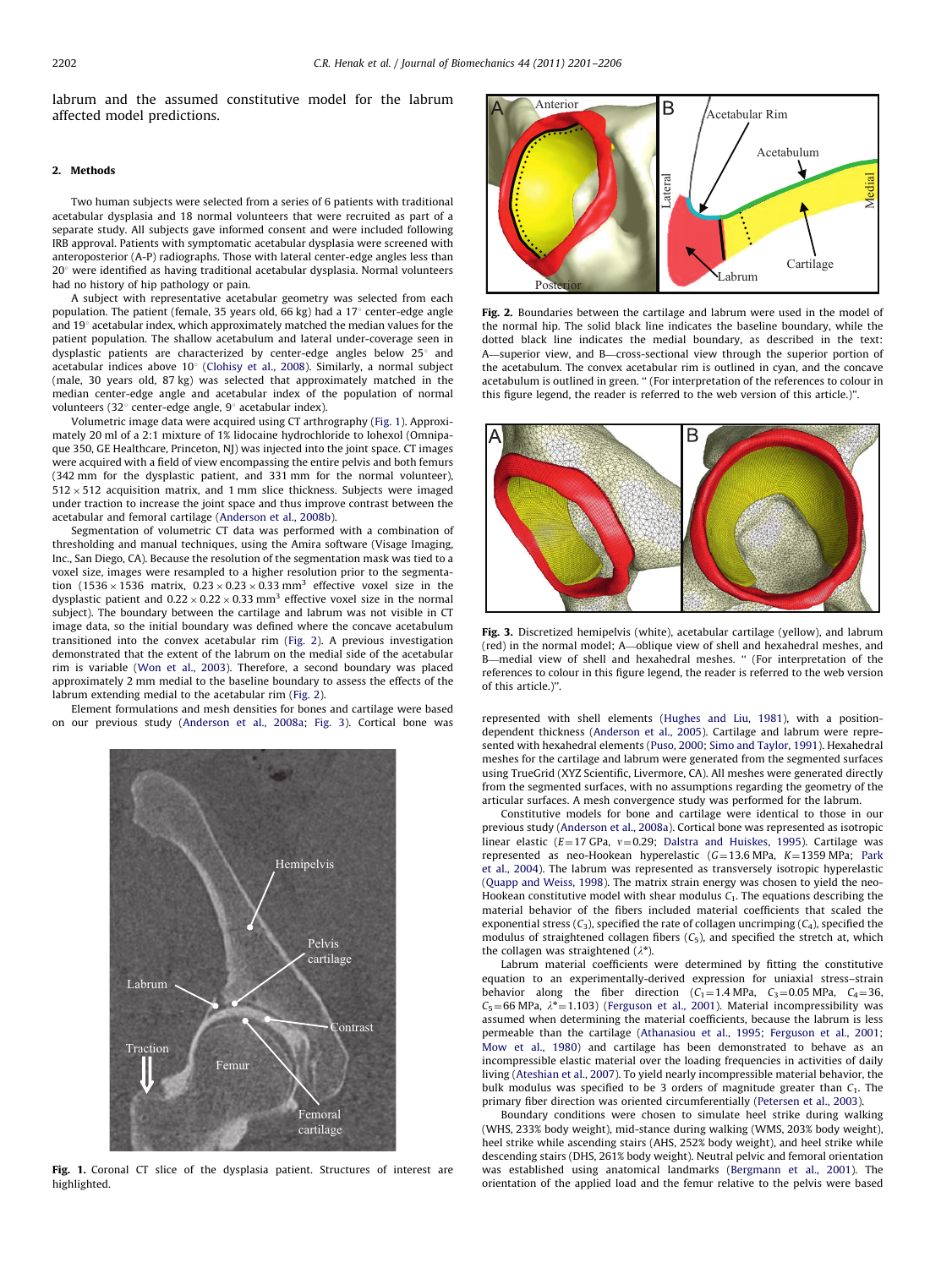on instrumented implant and gait data [\(Bergmann et al., 2001\)](#page-5-0). The magnitude of applied load was scaled by subject body weight ([Bergmann et al., 2001](#page-5-0)). The pubis and the sacro-iliac joints were fixed rigidly in space [\(Anderson et al., 2008a\)](#page-4-0). Motion was applied superiorly to the distal femur. The femur was allowed to move in the medial–lateral and anterior–posterior directions to achieve equilibrium in the acetabulum. Four springs ( $k=1$  MPa) were used at the distal femur to remove rigid-body modes from the simulation. Tied and sliding contact algorithms based on the mortar method were used [\(Puso, 2004;](#page-5-0) [Puso and Laursen, 2004\)](#page-5-0). One sliding interface was defined between the femoral and acetabular cartilages, while a second interface was defined between the femoral cartilage and labrum. Models were analyzed with and without the labrum. Frictionless contact was assumed for all contact interfaces. The friction coefficient between the articulating cartilage surfaces is very low, on the order of 0.01–0.02 in the presence of synovial fluid [\(Caligaris and Ateshian, 2008;](#page-5-0) [Charnley, 1960](#page-5-0); [Schmidt and Sah, 2007\)](#page-5-0). Therefore, it is reasonable to neglect frictional shear stresses between contacting articular surfaces. Models were pre-processed using PreView ([http://mrl.sci.utah.edu/soft](http://mrl.sci.utah.edu/software.php) [ware.php](http://mrl.sci.utah.edu/software.php)), analyzed using the nonlinear implicit solver NIKE3D [\(Puso et al., 2007\)](#page-5-0), and post-processed using PostView [\(http://mrl.sci.utah.edu/software.php\)](http://mrl.sci.utah.edu/software.php).

Parameter studies were completed to assess the effects of modeling assumptions. To assess the effect of material assumptions, a neo-Hookean constitutive model matched to that used for the simulated cartilage was substituted for the transversely isotropic constitutive model. Additionally, the labrum fiber stiffness was changed  $+50\%$  in the transversely isotropic constitutive model. To examine the effect of anatomical angles, the anatomical adduction angle was changed to  $\pm$  3° (approximately 1 standard deviation; [Bergmann et al., 2001](#page-5-0)) in all loading scenarios. Finally, the applied load was changed to  $\pm 30\%$  (approximately one standard deviation; [Bergmann et al., 2001\)](#page-5-0) in WHS in the dysplastic model.

Percent load supported by the labrum, average contact stress on the articular cartilage, contact area on the articular cartilage, and deflection of the labrum were determined. Percent load was calculated from the ratio of contact interface force to applied load. Cartilage contact stress was sampled on the surface of the acetabular cartilage. Cartilage contact area was calculated by summing the surface area of each element in the acetabular cartilage that was in contact with the femoral cartilage. Total deflection of the labrum was sampled through the thickness and maximum values were obtained.

### 3. Results

The labrum in the normal model supported 1–2% of the applied load, and the labrum in the dysplastic model supported 4–11% (Fig. 4). The femoral head in the normal model achieved equilibrium in the center of the acetabulum, while the femoral head in the dysplastic model achieved equilibrium near the lateral edge of the acetabulum (Fig. 5). When the cartilage– labrum boundary was moved medially, the percent load on the labrum increased 2- to 9-fold (Fig. 6).

Changing the constitutive model from transversely isotropic to isotropic increased the load supported by the labrum 2–11%



Fig. 4. Percent load on the labrum for the normal model and the dysplastic model. The labrum in the dysplastic model supported a higher percentage of load across the joint in all scenarios.



Fig. 5. Coronal cross-sectional views of contact stress on the anterosuperior labrum during walking heel strike: A—the black line indicates the slice location in the normal model; B—labrum contact stress in the normal model; C—the black line indicates the slice location in the dysplastic model; \*The approximate location of maximum deflection in the labrum; and D—labrum contact stress in the dysplastic model. The labrum in the dysplastic model was subjected to larger contact stress than the labrum in the normal model because the femoral head achieved equilibrium near the lateral acetabulum. Note the elliptical shape of the femoral head in the dysplastic model ([Steppacher et al., 2008](#page-5-0)).



Fig. 6. Percent load supported by the labrum with baseline and medial cartilagelabrum boundaries. The medial boundary simulations demonstrated higher labrum load support for both subjects in all loading scenarios.

([Fig. 7](#page-3-0)) and decreased the maximum deflection of the labrum by 0–0.1 mm. The maximum deflection of the labrum occurred primarily in the radial direction and in approximately the same posterior–superior portion of the labrum for all loading scenarios (Fig. 5C, asterisk). In the transversely isotropic labrum, the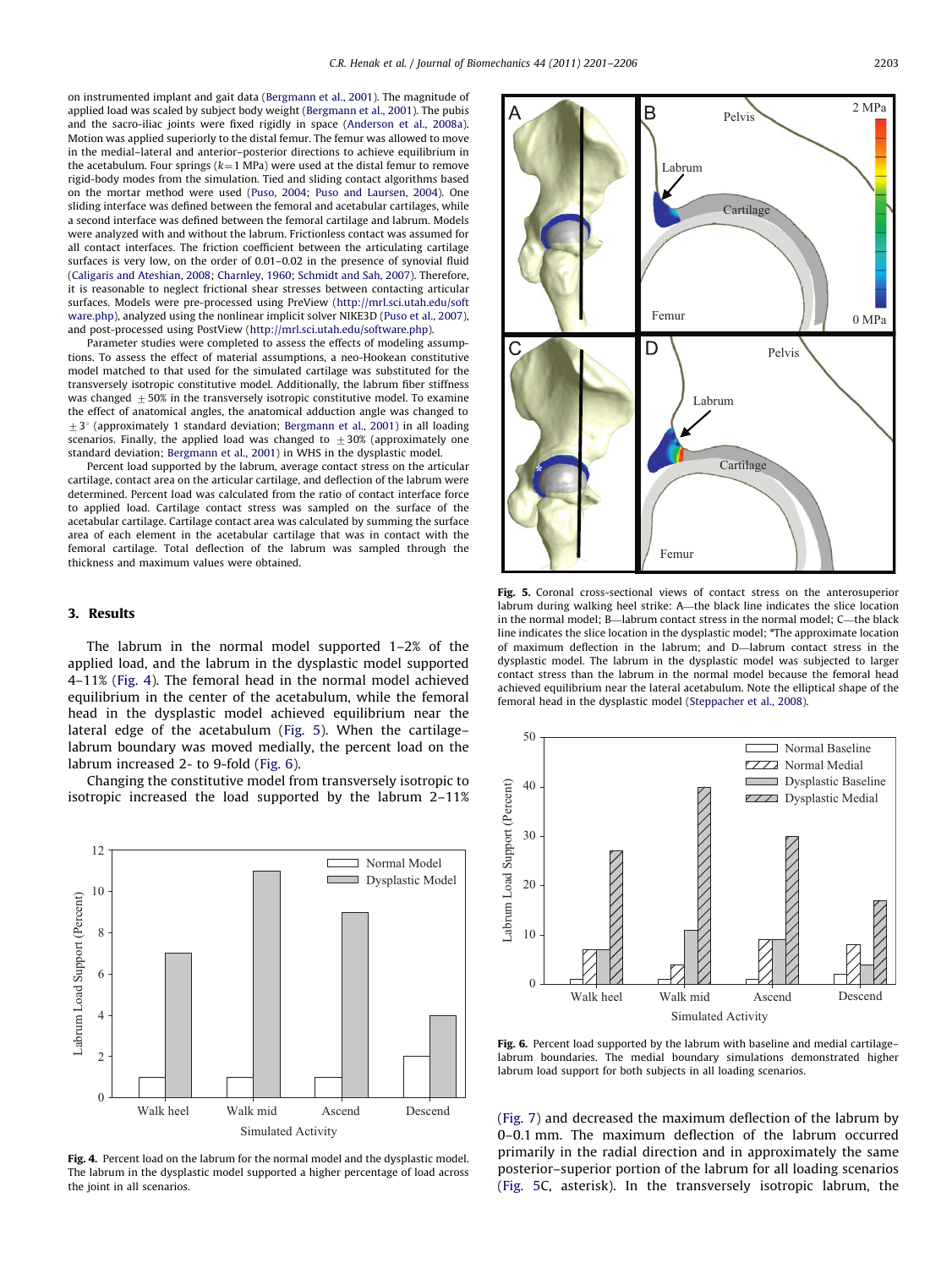<span id="page-3-0"></span>

Fig. 7. Percent load supported by the labrum in the dysplastic model for two different constitutive models. The labrum supported more load when modeled with an isotopic constitutive model representative of cartilage.

maximum deflection was 1.3 mm in WHS and WMS, and 1.5 mm in AHS and DHS. The maximum deflection of the labrum was 0.1 mm smaller in the isotropic labrum in WHS, WMS, and AHS, but did not change in DHS.

Cartilage contact areas demonstrated small increases in most simulations without the labrum and correlated with the load supported by the cartilage (Fig. 8), while average and peak cartilage contact stresses demonstrated minimal changes. The average cartilage contact stress in the normal model with the labrum was 1.1, 0.9, 1.3, and 1.0 MPa in WHS, WMS, AHS, and DHS, respectively. The average cartilage contact stress in the normal model without the labrum was 1.1, 0.9, 1.2, and 1.0 MPa in WHS, WMS, AHS, and DHS, respectively. The average cartilage contact stress in the dysplastic model with the labrum was 0.8, 0.8, 0.5, and 1.2 MPa in WHS, WMS, AHS, and DHS, respectively. The average cartilage contact stress in the dysplastic model without the labrum was 0.8, 0.8, and 1.1 MPa in WHS, WMS, and DHS, respectively. When the dysplastic model was used to simulate AHS without the labrum, the femoral head dislocated from the acetabulum, precluding calculation of average pressures. Peak cartilage contact stresses were between 6 and 14 MPa for all simulations.

Altering the fiber stiffness by  $\pm 50\%$  in the transversely isotropic constitutive model only changed the labrum load support by 0–1%. Changes of  $\pm 3^\circ$  in anatomical adduction angle only changed the labrum load support 0–1%. Changing the applied force to  $\pm 30\%$  did not alter the labrum load support.

# 4. Discussion

The purpose of this study was to examine the role of the acetabular labrum in load transfer for hips with normal acetabular geometry and acetabular dysplasia. The load supported by the labrum of the dysplastic hip was substantially larger than that of the normal hip for all simulated activities. This was due to the shallow acetabulum in the dysplastic model, which caused the femoral head to achieve equilibrium near the lateral edge of the acetabulum. Since the dysplastic model exhibited lateral under-coverage, scenarios with loading vectors that were oriented more laterally (e.g., WMS) caused the labrum to support the highest loads. In contrast, the femoral head in the normal model achieved equilibrium near the center of the acetabulum, resulting in relatively low loads on the labrum.



Fig. 8. Cartilage contact area: A—cartilage contact area correlated well with the force supported by the acetabular cartilage and B—cartilage contact area increased without the labrum in most loading scenarios. Cartilage contact area in the dysplastic model was lower than in the normal model. \*When the dysplastic model was used to simulate AHS without the labrum, the femoral head dislocated from the acetabulum.

Cartilage contact stresses were only slightly altered when the labrum was removed, despite the increased force on the acetabular cartilage. Contact area on the articular cartilage correlated with the load supported by the cartilage; therefore there were minimal changes in stress with and without the labrum (Fig. 8). This is consistent with the results of a previous experimental study, which reported that removal of the labrum had no significant effect on cartilage contact stresses in cadaveric hips ([Konrath et al., 1998](#page-5-0)). Taken together, these results suggest that the labrum functions to stabilize the joint, rather than to decrease cartilage contact stresses, during activities of daily living.

Average contact stresses on the acetabular cartilage were slightly lower than those reported in previous studies [\(Anderson](#page-4-0) [et al., 2008a](#page-4-0); [Brown and Shaw, 1983;](#page-5-0) [Konrath et al., 1998\)](#page-5-0). However, average stresses must be compared with caution because a threshold is often used when reporting the experimental measurements of contact stress, based on the minimum stress that can be detected (e.g., pressure-sensitive film ranges, 2.4 and 1.7 MPa; [Anderson et al., 2008a;](#page-4-0) [Konrath et al., 1998\)](#page-5-0). When results for average contact stress in this study were recalculated with thresholds matching those of experimental studies, the average stresses were in better agreement with the results of the studies referenced above. Peak contact stresses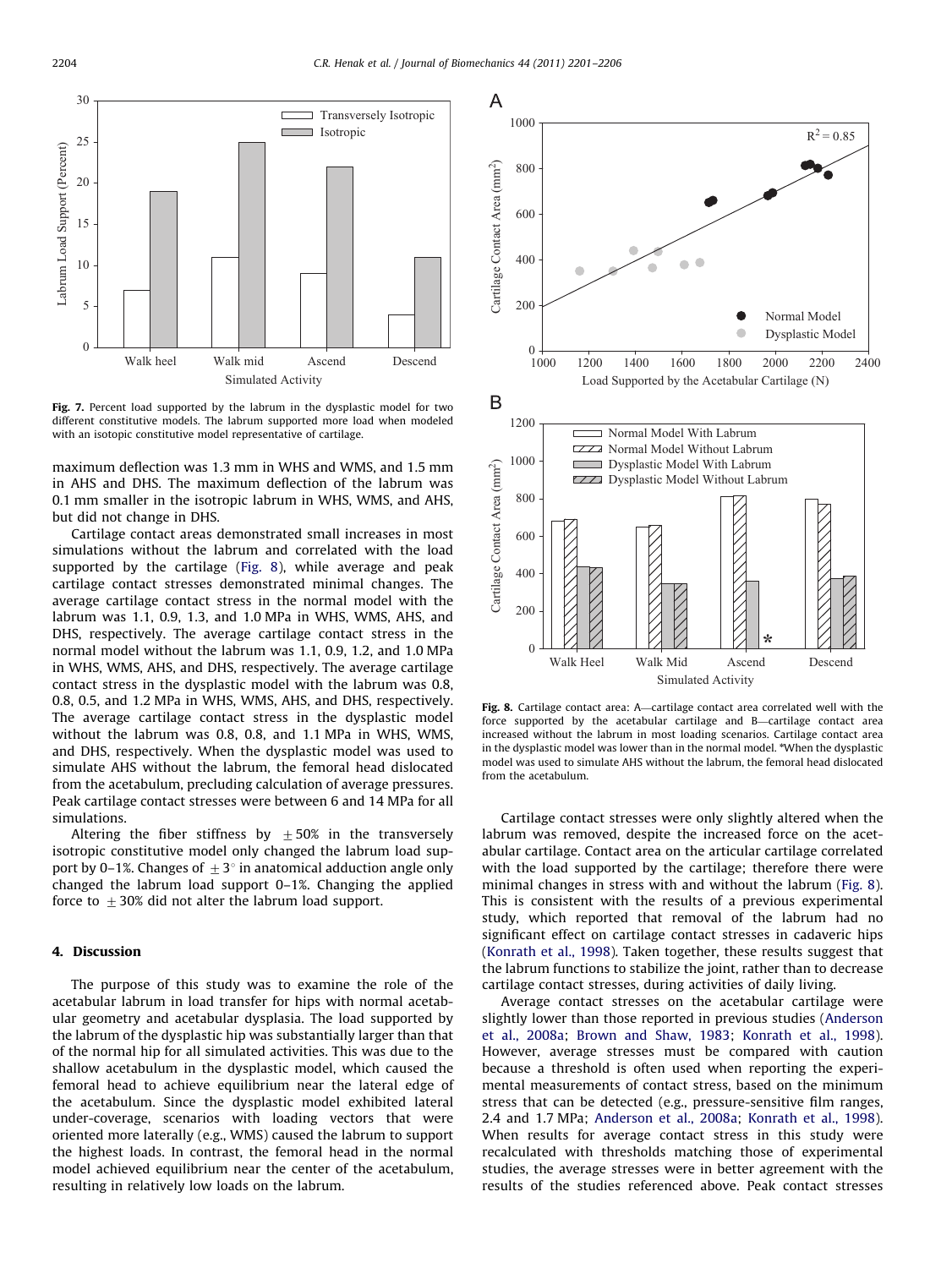<span id="page-4-0"></span>compared well with the results from previous in vitro studies (Adams and Swanson, 1985; Afoke et al., 1987; Anderson et al., 2008a; [Brown and Shaw, 1983](#page-5-0); [von Eisenhart et al., 1999\)](#page-5-0) and computational studies that used non-idealized geometry (Anderson et al., 2008a; [Brown and DiGioia, 1984\)](#page-5-0).

The labrum supported more load when it was represented with an isotropic constitutive model than when it was represented with a transversely isotropic constitutive model. This result may seem counterintuitive at first glance, since the fiber stiffness  $(C_5)$  in the transversely isotropic constitutive model was larger than the shear modulus  $(C_1)$  in the isotropic constitutive model. Therefore, the transversely isotropic labrum could be expected to support greater loads and exhibit less deflection. However, the fibers were rarely loaded in tension during the simulations. Thus, the shear modulus  $(C_1)$  governed the material response of the labrum in simulations using both constitutive models. This also explains why changes to the fiber stiffness had a minimal effect. Many fiber-reinforced soft tissues are subjected to in situ stress (e.g., [Gardiner and Weiss, 2003\)](#page-5-0), which results in a stiffer material response for a given applied load. If in situ stresses were considered in these simulations the fibers would support more load, thus yielding the expected result of increased load support with the addition of fiber reinforcement. However, given the current limitations in the literature, the constitutive model derived from bovine labrum data is expected to yield the most accurate model predictions.

Assumptions regarding the multiaxial material behavior of the labrum were necessary in this study because previous characterization of the material behavior of the labrum only performed material testing along the fiber direction. Two studies have reported material properties of human labrum. One tested pathologic tissue ([Ishiko et al., 2005\)](#page-5-0), and one reported only linear tensile and compressive moduli ([Smith et al., 2009\)](#page-5-0). The most complete characterization was performed using bovine labrum ([Ferguson et al., 2001\)](#page-5-0). From these data, the toe region along the fiber direction was assumed to represent the matrix response in all directions since multiaxial testing was not performed. In addition to uncertainty about the material behavior of the normal labrum, labra in dysplastic hips may have altered material properties due to effects such as hypertrophy and calcification ([Klaue et al., 1991;](#page-5-0) [Leunig et al., 2004,](#page-5-0) [1997\)](#page-5-0).

Parameter studies quantified the sensitivity of the simulations to assumed inputs. Large changes in load supported by the labrum with different boundaries between labrum and cartilage indicate that this boundary should be considered carefully in future modeling studies. This is particularly true when the models are generated from image data, in which the boundary is not visible. While these differences highlight the impact of this parameter on model results, the parameter study was not intended to address the possible clinical consequences of the boundary between cartilage and labrum. Changes in the magnitude of joint reaction force had no effect on the percent load supported by the labrum. Thus, the absolute load supported by the labrum scaled linearly with the joint reaction force, and the differences in kinematics between activities dictated any differences in percent load supported by the labrum. Since changes to adduction angle had minimal effect on percent load supported by the labrum, the direction of the applied load was more important than the anatomical orientation of the joint. This result is further demonstrated when comparing WHS and WMS. In WMS, the adduction angle of the load vector is larger than for WHS, and the labrum in the dysplastic model supported more load. This result is consistent with the findings of previous studies, which reported that the orientation of the abductor force affected predictions of stress in the acetabular cartilage, especially in simulations with small center-edge angles (Armand et al., 2005; [Genda et al., 2001\)](#page-5-0).

This study did not examine the possible effects of the sealing role of the labrum on predicted cartilage stresses and load support. Previous modeling and experimental studies suggest that the sealing role of the labrum may influence various aspects of hip biomechanics (Adeeb et al., 2004; [Ferguson et al., 2000a,](#page-5-0) [b,](#page-5-0) [2003;](#page-5-0) [Hlavacek, 2002](#page-5-0)). However, there is no direct evidence in the literature that the sealing role of the labrum influences loadsharing between the articular cartilage and labrum or contract pressure distributions during activities of daily living. The differences in loading conditions and frequency in the previous studies make it difficult to predict how the results could be interpreted in light of the present study. Activities of daily living such as walking primarily involve compressive forces across the joint, with a frequency of about 1 s [\(Bergmann et al., 2001\)](#page-5-0). Based on the permeability of the labrum and articular cartilage, there should be minimal fluid exudation from these tissues during a cyclic loading over 1 s (Ateshian et al., 2007; [Ferguson et al., 2001](#page-5-0)). While it may be possible to extend the present model to assess the influence of a labral seal, this was beyond the scope of the present study.

The normal subject and patient that were analyzed in this study were chosen because their acetabular geometries were representative of the means of their parent populations. Due to variance of geometry in the parent populations, it is possible that selection of different subjects from the parent populations would lead to different conclusions. Nevertheless, the results of this study strongly suggest that the labrum plays a larger role in load transfer and joint stability in hips with acetabular dysplasia than in hips with normal acetabular geometry.

#### Conflict of interest statement

The authors do not have any financial and personal relationships with other people or organizations that could inappropriately influence (bias) the work.

#### Acknowledgments

Financial support from NIH #R01AR053344 and #R01GM083925 is gratefully acknowledged.

#### References

- Adams, D., Swanson, S.A., 1985. Direct measurement of local pressures in the cadaveric human hip joint during simulated level walking. Annals of the Rheumatic Diseases 44, 658–666.
- Adeeb, S.M., Sayed Ahmed, E.Y., Matyas, J., Hart, D.A., Frank, C.B., Shrive, N.G., 2004. Congruency effects on load bearing in diarthrodial joints. Computer Methods In Biomechanics and Biomedical Engineering 7, 147–157.
- Afoke, N.Y., Byers, P.D., Hutton, W.C., 1987. Contact pressures in the human hip joint. Journal of Bone and Joint Surgery British Vol. 69, 536–541.
- Anderson, A.E., Ellis, B.J., Maas, S.A., Peters, C.L., Weiss, J.A., 2008a. Validation of finite element predictions of cartilage contact pressure in the human hip joint. Journal of Biomechanical Engineering 130 051008-051008.
- Anderson, A.E., Ellis, B.J., Peters, C.L., Weiss, J.A., 2008b. Cartilage thickness: factors influencing multidetector CT measurements in a phantom study. Radiology 246, 133–141.
- Anderson, A.E., Peters, C.L., Tuttle, B.D., Weiss, J.A., 2005. Subject-specific finite element model of the pelvis: development, validation and sensitivity studies. Journal of Biomechanical Engineering 127, 364–373.
- Armand, M., Lepisto, J., Tallroth, K., Elias, J., Chao, E., 2005. Outcome of periacetabular osteotomy: joint contact pressure calculation using standing AP radiographs, 12 patients followed for average 2 years. Acta Orthopaedica 76, 303–313.
- Ateshian, G.A., Ellis, B.J., Weiss, J.A., 2007. Equivalence between short-time biphasic and incompressible elastic material responses. Journal of Biomechanical Engineering 129, 405–412.
- Athanasiou, K.A., Agarwal, A., Muffoletto, A., Dzida, F.J., Constantinides, G., Clem, M., 1995. Biomechanical properties of hip cartilage in experimental animal models. Clinical Orthopaedics and Related Research 316, 254–266.